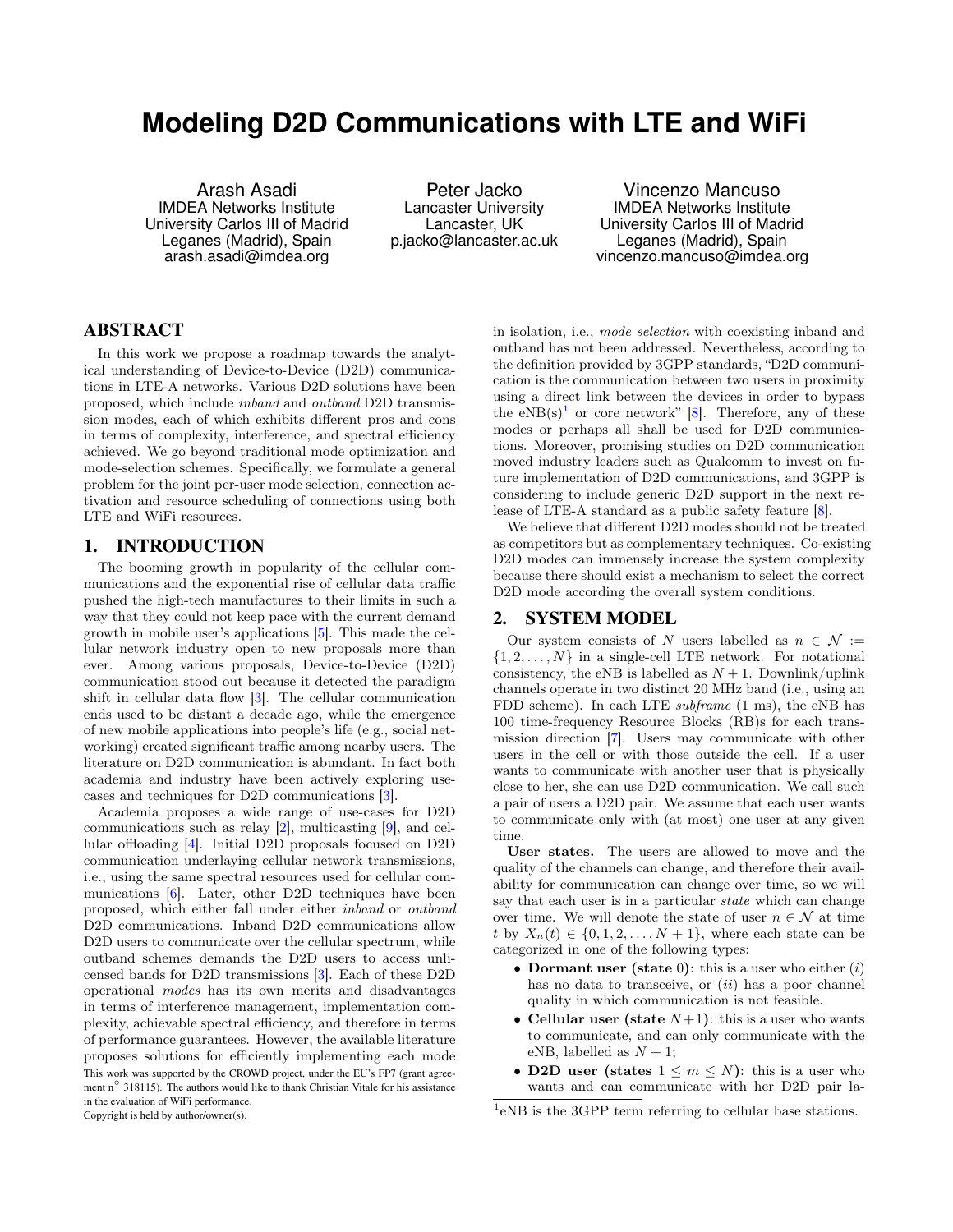

Figure 1: A cell with dormant, cellular, and D2D users.

<span id="page-1-0"></span>belled  $m$  directly (i.e., she is in D2D reach of the user with whom she wants to communicate).

See [Figure 1](#page-1-0) for an illustration. Consequently, the number of users in each state will vary in time. However, we assume that state changes occur (or are detected by the mode selection mechanism) at regular mode intervals of duration T seconds. We denote by  $S_m(j)$  the set of users in state  $m \in \{0, ..., N+1\}$  in mode interval j. Each cellular user and D2D pair is associated with a flow and each pair can only have one active flow at any given time. Moreover, the D2D communication is assumed to be symmetric, i.e., if user  $n \in \mathcal{N}$  is in state  $m \in \mathcal{N}$ , then user m is in state n.

**Graph model.** We can map the network with  $N$  users and one eNB to a graph with  $N+1$  nodes, where nodes 1 to N represent the users and node  $N+1$  represents the base station. More details can be found in [\[1\]](#page-2-8).

**Cellular mode.** Users in state  $N+1$  use normal cellular communication. We define this as mode 0.

D2D modes. Every D2D pair can communicate via any of the following modes (see [Figure 2\)](#page-1-1):

- Underlay inband (mode 1): D2D users reuse the RBs which are available to the cellular users (and therefore share resources with connections in mode 0).
- Overlay inband (mode 2): D2D communications occur over dedicated RBs, subtracted from cellular users.
- Outband (mode 3): D2D users switch to WiFi.

In both underlay and overlay modes, D2D pairs can use the same RBs used by other D2D pairs simultaneously as long as interference allows. [Table 1](#page-1-2) summarizes the merits and drawbacks of each method. Note that the major issue in inband is interference control, while outband D2D suffers from the power consumption of WiFi interface.

#### 2.1 Joint scheduling and mode selection

At a given time, every existing arc in the graph model represents a possible data transmission, and can be either active (allowed to transmit) or inactive (not allowed to transmit). We have to design a mechanism that selects the arcs to be used in each mode interval, and assign RBs to the arcs.

There are three tiers of decision making in our system:

- Mode selection: we have to decide about the operating mode for D2D pairs (modes 1 to 3);
- Connection activation: we have to decide which connections (arcs) are active given the interference constraints of the selected mode;
- Connection scheduling: we have to decide which connections transmit at what transmission rate (i.e., how the RBs are allocated).

The three tiers are intertwined, since the interference depends on mode selection but cannot be known before connection activation and scheduling. In turn, connection activation and scheduling depend on which connection is active and on which mode is used in each connection. For sake of tractability, we implement first mode selection, assuming a



Figure 2: Schematic representation of overlay inband, underlay inband, and outband D2D.

<span id="page-1-2"></span><span id="page-1-1"></span>

| Table 1: Cons and pros of each D2D mode |  |  |  |  |
|-----------------------------------------|--|--|--|--|
|-----------------------------------------|--|--|--|--|

|                                             | Underlay | Overlay  | Cellular | WiFi     |
|---------------------------------------------|----------|----------|----------|----------|
| Interference between D2D                    |          | ×        | ×        | $\times$ |
| and cellular users                          |          |          |          |          |
| D2D<br>Interference<br>among                |          |          | ×        | $\times$ |
| <i>users</i>                                |          |          |          |          |
| Requires dedicated resources                | $\times$ |          | ×        | $\times$ |
| for D <sub>2D</sub> users                   |          |          |          |          |
| Controlled interference envi-               |          |          |          | $\times$ |
| ronment                                     |          |          |          |          |
| $Simultaneous$ $\overline{D2D}$ and $cellu$ | $\times$ | $\times$ | ×        |          |
| lar transmission                            |          |          |          |          |
| Increased spectral efficiency               |          |          | ×        |          |
| Energy cost                                 | Ea.(     | Ea.(1    | Ea.(     | Ea.(3)   |

worst-case interference scenario for activating connections, and then we implement a conventional opportunistic cellular scheduler, Proportional Fair (PF) for connection scheduling at eNB. Specifically, scheduling priorities are computed on instantaneous or expected instantaneous channel quality of the users, and RBs allocated to inband overlay are fixed (they are used by users in mode 2, or released for modes 0 and 1 if no connection selects mode 2). In each subframe, only one user is scheduled for direct communication to the eNB, while the number of concurrent D2D transmissions is not limited a priori. Therefore, mode 0 users do not interfere with each other, mode 1 users interfere with users in modes 0 and 1, and mode 2 only causes interference among users in mode 2.

Our system operates in discrete time units and all the scheduling and mode selection decisions are made at the eNB. For tractability, we build the model hierarchically. The eNB observes the actual Channel State Information (CSI) of each connection and takes the fundamental scheduling decisions every frame (consisting of 10 subframes, hence lasting 10 ms). All scheduled transmissions in each subframe occur simultaneously and use the maximal transmission rate permitted by the CSI observed by the eNB. A connection scheduled in a subframe uses all the RBs assigned to the selected mode .

At the beginning of every mode interval  $T$ , the eNB further estimates the future CSI of all possible connections (both WiFi and cellular), and decides upon the modes, which may imply setting up new connections or closing existing ones, i.e., changes the arcs of the graph. From a graph model point of view, there is hence a new random graph (on a fixed number of nodes  $N$ ) at the beginning of every mode interval T. The eNB also decides which of the arcs are active (allowed to transmit) over the mode interval.

#### 2.2 CSI and interference estimation

As mentioned above, CSI information is needed for each connection. We assume that the eNB can estimate the CSI of each connection by using the reports produced by the users, containing the signal strength they receive from each and all their neighboring transmitters. Thus, the eNB can build the interference table, whose elements  $I_{n,m}(j) \geq 0$  represent the interference caused by user n to user  $m(\forall n, m \in$  $\mathcal{N} \cup \{N+1\}$ , in mode interval j. Hence, decisions upon